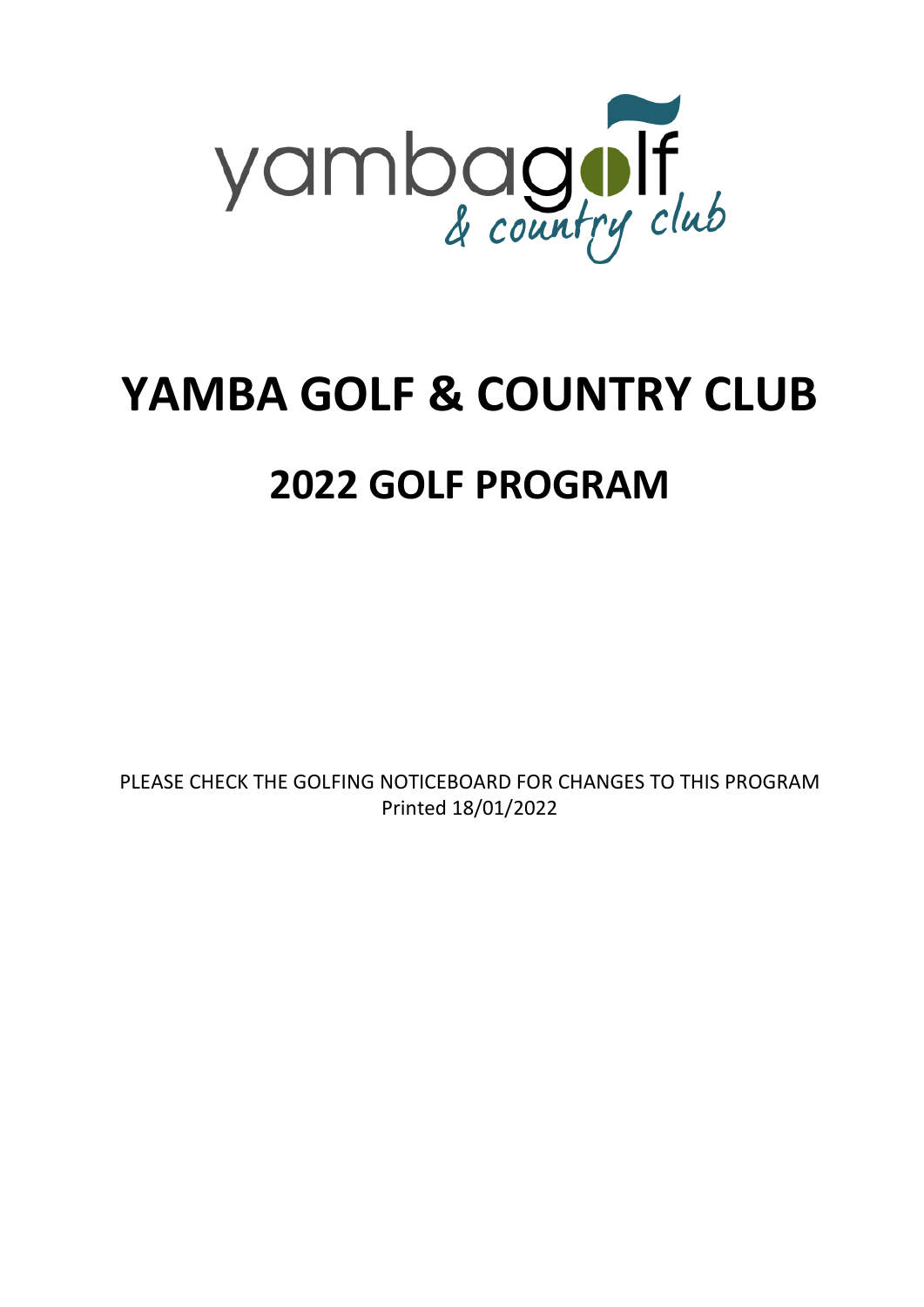#### **SPONSORS**

#### Men's Competitions Bean Scene Jamie Corkill Fitted Golf Peter Campbell Physiotherapist SeaFire Steak & Seafood Yamba Barber Shop

Ladies' Competitions Leonie May Millinery **Café Marina** Clovelly Fashions Maclean Kitchen to Table Jamie Corkill Fitted Golf Yamba Tech Lab Peter Campbell Physiotherapist Nicholson's Fine Food Priceline Pharmacy **Spar Supermarket** Spar Supermarket Sweet & Spicy The Block Café The Shoe Boutique The Corner Store Clarence Distillery **Amie Rose Beauty** Clarence Distillery SeaFire Steak & Seafood **Flots** and Jets Westlawn Finance Limited Westlawn Finance Limited Debbie May Florist Soul Pattinson Chemist Elders Real Estate Yamba Physiotherapy Soul Pattinson Chemist

Mixed Competitions Jamie Corkill Golf Sassafras Pizza & Pasta The Wobbly Chook

| Pro-Ams                                         |                                 |
|-------------------------------------------------|---------------------------------|
| <b>Bizprint</b>                                 |                                 |
| Clarence Coast Air Conditioning & Refrigeration | <b>MI Organics</b>              |
| Yamba Fair Butchery                             | Coca Cola                       |
| <b>FINDEX</b>                                   | Toro                            |
| Duncan's Carpet Cleaning                        | Stone and Wood                  |
| <b>East Coast Restorations</b>                  |                                 |
| O'Brien Electrical                              | Yamba and Maclean Physiotherapy |
| Mitre 10                                        |                                 |

Score Cards **Bizprint**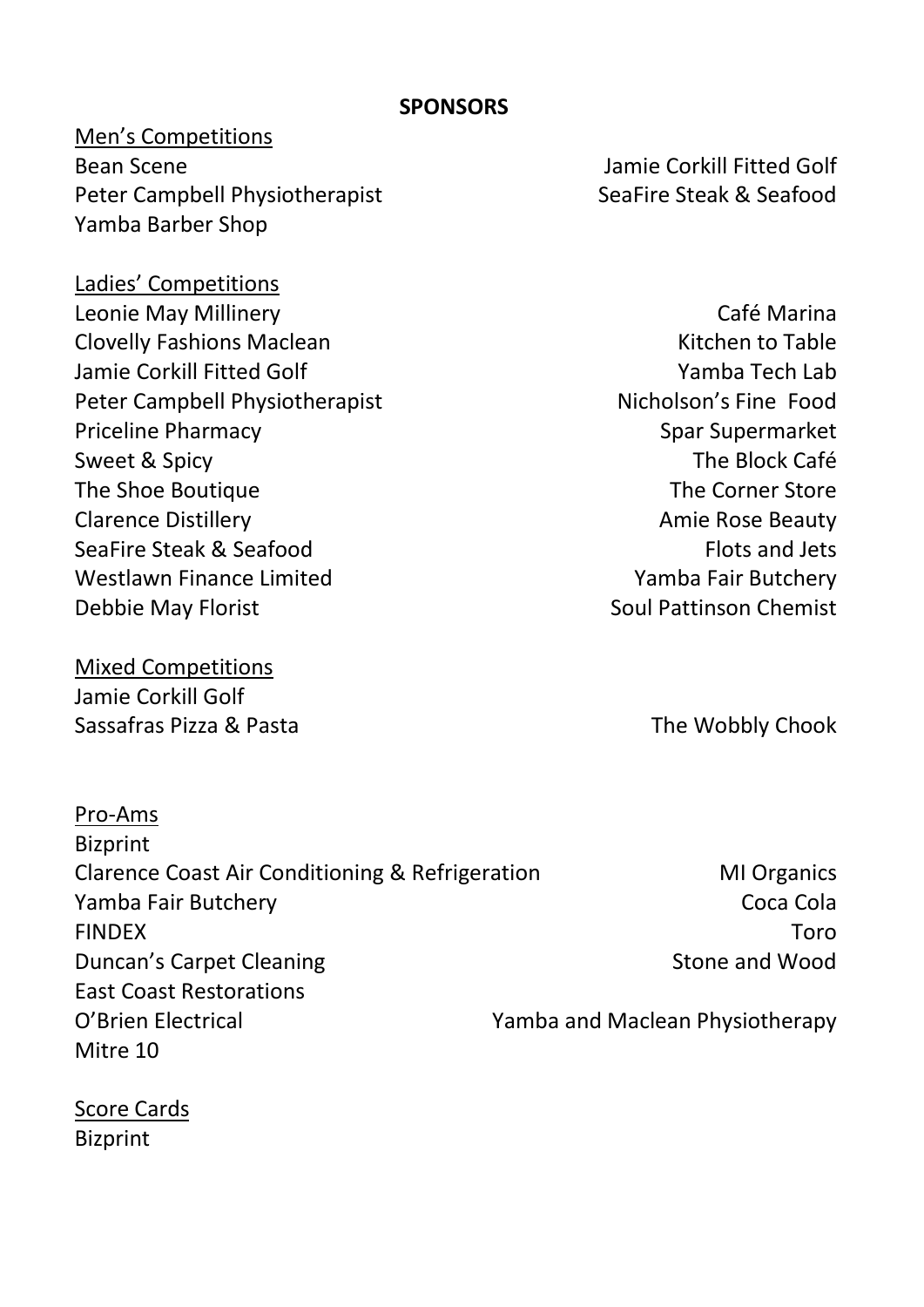#### **NOTES TO GOLFERS**

- While this program is correct at the time of printing, the Match Committee ask that you please check the golf noticeboards regularly for the latest program.
- Please see the golf noticeboards for up-to-date lists of office bearers, committee members, conditions of play (including policies), reciprocal clubs, and all other related information.
- In case of inclement weather, a member of the Match Committee and the Club Professional will make a decision about the suitability of the course for play as early as possible. Please phone the Pro Shop on 02 6646 1656 for more information.
- Complaints or grievances should be directed to the Golf Manager or a member of the Match Committee preferably in writing for consideration at the next match committee meeting.
- Standards of dress are displayed at the entrance to the pro shop, with golfers expected to dress respectfully at all times.
- In times of wet weather please limit cart use and stay on cart paths at all times. When the 'wet weather rule' is implemented, relating to cart usage, no more than two carts per group are permitted at the discretion of the starter. At all other times a maximum of three carts per group are permitted.
- In the interests of all golfers, slow play should be avoided with each group expected to keep up with the group ahead.
- The Monday to Sunday nine-hole competition runs all year round play as many times as you like. Check with the Pro Shop for details.



Call to book our courtesy bus – available from 4pm weekdays and 2pm weekends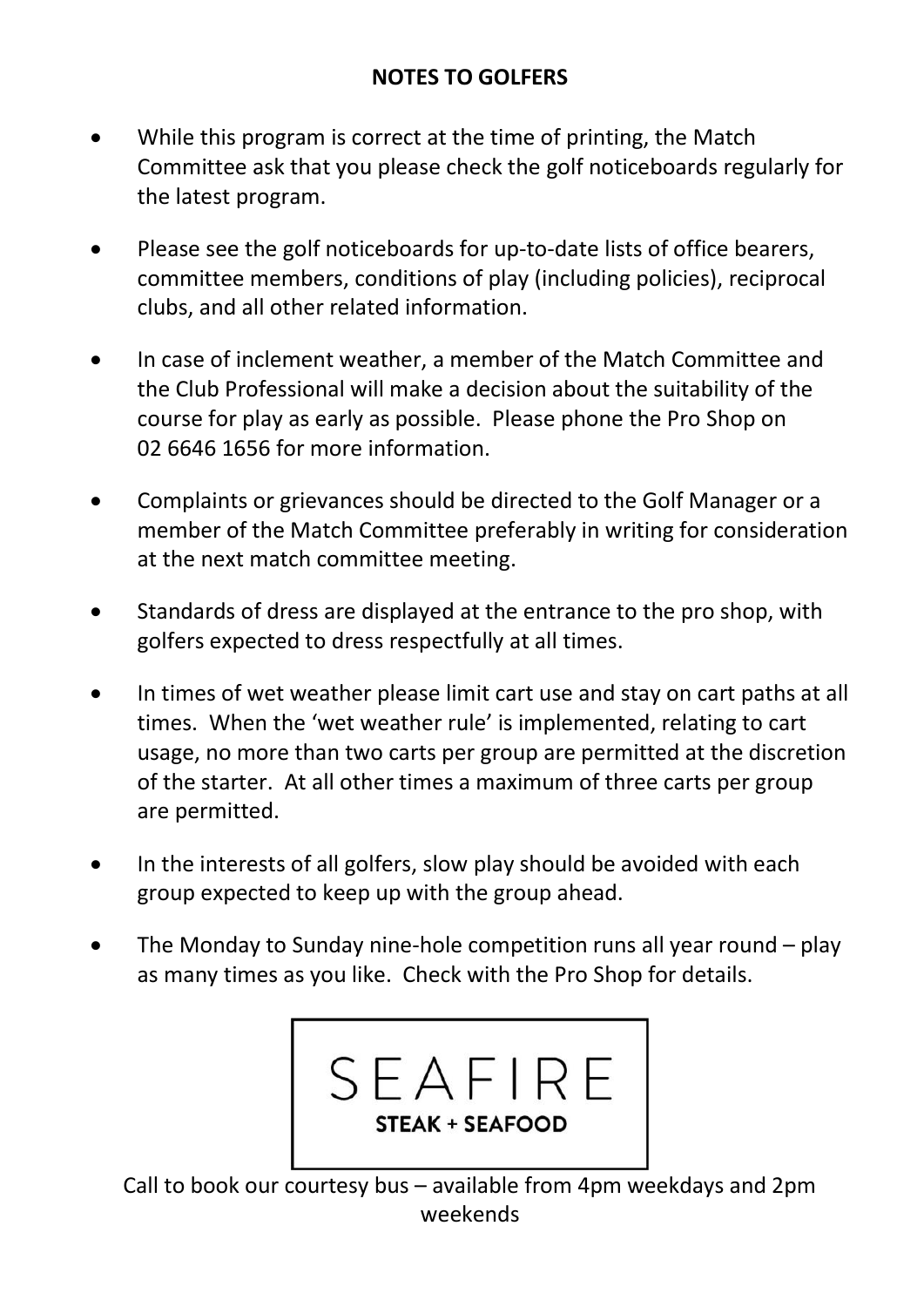#### **OFFICE BEARERS AND COMMITTEES**

#### CLUB

| PRESIDENT                 | <b>Tony Moran</b>       | 0418 266 028 |
|---------------------------|-------------------------|--------------|
| <b>VICE-PRESIDENT</b>     | Graham Niland           | 0457 954 696 |
| <b>VICE-PRESIDENT</b>     | <b>Wayne Rice</b>       | 0407 461 346 |
| <b>DIRECTORS</b>          | Andrew Kelly            | 0458 585 819 |
|                           | <b>Trish McDermid</b>   | 0417 746 282 |
|                           | <b>Brian Smith</b>      | 0428 458 819 |
|                           | Margaret Solomon        | 0432 141 572 |
|                           | Andre Rizk              | 0404 646 565 |
|                           | Paul Thompson           | 0428 289 235 |
| <b>GENERAL MANAGER</b>    | Luke Stephenson         | 6646 2104    |
| <b>OPERATIONS MANAGER</b> | <b>Chris Durrington</b> | 0421 110 469 |
| <b>CLUB PROFESSIONAL</b>  | Jamie Corkill           | 6646 1656    |
| <b>HANDICAP MANAGER</b>   | David Miles             | 0408 487 481 |
| <b>CLUB CAPTIAN</b>       | <b>Col Simmons</b>      | 0417 077 357 |

#### LADIES GOLF COMMITTEE

| <b>PRESIDENT</b>           | Leigh Robertson              | 0431 355 797 |
|----------------------------|------------------------------|--------------|
| <b>VICE PRESIDENT</b>      | Jenny Dewar                  | 0417 700 244 |
| <b>SECRETARY</b>           | Margery Allison              | 0409 863 070 |
| <b>TREASURER</b>           | Jo Simmons                   | 0417 800 271 |
| <b>ASSISTANT TREASURER</b> | Raelene Blood                | 6646 9001    |
| <b>CAPTAIN</b>             | Penny Cope                   | 0407 942 650 |
| <b>COMMITTEE</b>           | Kathy Lollback               | 0417 204 540 |
|                            | Jo Foley                     | 0419 382 411 |
| <b>MATCH TEAM</b>          | Penny Cope                   | 0407 942 650 |
|                            | Jenny Dewar                  | 0417 700 244 |
|                            | Jo Foley                     | 0419 382 650 |
|                            | <b>Margery Allison</b>       | 0409 863 070 |
|                            | Leigh Robertson (ex-officio) | 0431 355 797 |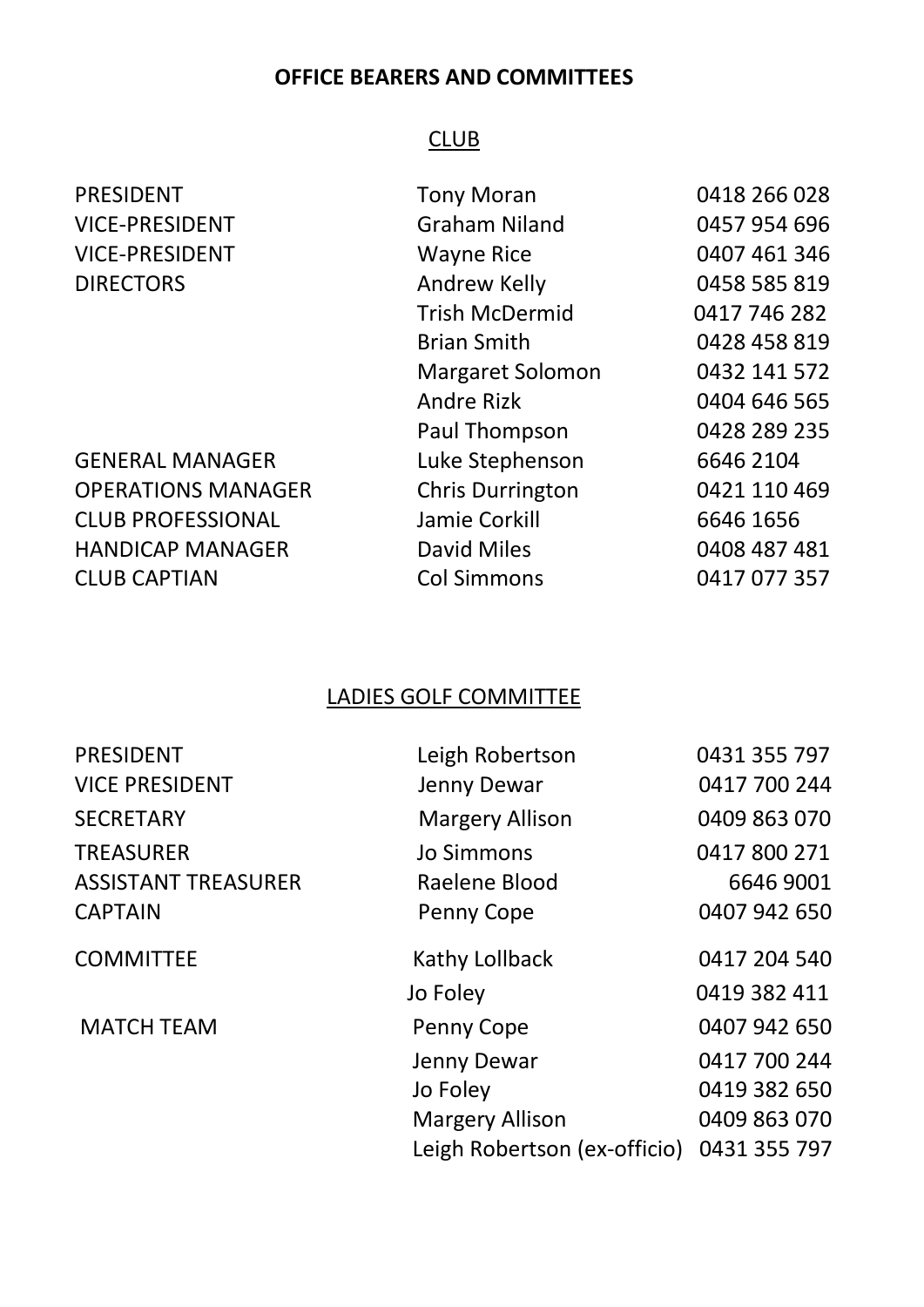#### VETERANS GOLF COMMITTEE

| PRESIDENT                | Lee Daley              | 0408 251 769 |
|--------------------------|------------------------|--------------|
| <b>VICE PRESIDENT</b>    | <b>Bob Walpole</b>     | 0415 188 088 |
| <b>CAPTAIN</b>           | John Daley             | 0408 251 769 |
| <b>VICE CAPTAIN</b>      | <b>Phillip Coulton</b> | 048 655 372  |
| <b>SECRETARY</b>         | <b>Mike Grills</b>     | 0432 101 973 |
| <b>COMMITTEE</b>         | Ken Hall               | 66468885     |
|                          | Czes Czarnota          | 0409 546 241 |
|                          | Lorraine Coulton       | 0409 253 083 |
|                          | Jenny Muir             | 0435 230 167 |
| <b>Publicity Officer</b> | David Barnsley         | 0424 228 046 |
| <b>Vets Patron</b>       | <b>Ted Tuchin</b>      |              |

#### SENIORS GOLF COMMITTEE

| PRESIDENT           | <b>Harold Roberts</b> | 6646 1813    |
|---------------------|-----------------------|--------------|
| VICE-PRESIDENT      | Keith Cromack         | 6646 1717    |
| SECRETARY/TREASURER | Maiva Burnham         | 6646 3036    |
| <b>CAPTAIN</b>      | Daphne Hinshaw        | 6646 0392    |
| <b>VICE-CAPTAIN</b> | David Barnsley        | 0424 228 046 |
| <b>TREASURER</b>    | Maiva Burnham         | 6646 3036    |
| <b>COMMITTEE</b>    | Danny Quin            | 6646 3859    |
|                     |                       |              |

#### **RECIPROCAL CLUBS**

Akarana (NZ), Albany, Armidale, Ballina Sports, Barossa Valley, Beaudesert, Byron Bay, Canungra Area, Casino, City, Club Banora, Club Taree, Coolangatta Tweed Heads, Club, Coraki, Cowra, Deloraine, Eastwood, Forster, Geraldton, Gosford, Grafton, Hervey Bay, Hawks Nest , Howlong, Iluka, Kiama, Kingston Beach, Lismore Workers, Lord Howe Island, Longyard, Maclean, Mount Gambier, Mowbray, Murwillumbah, Nelson Bay, Nowra , Nudgee, Ocean Shores, Portarlington, Pittsworth, Pukekohe (NZ), Redland Bay, Rich River, Rockhampton, Tamworth, Tea Tree Gully, Tenterfield ,Tocumwal, Toronto, Warwick, Woodburn Evans Head, Woodford, Wodonga, Young.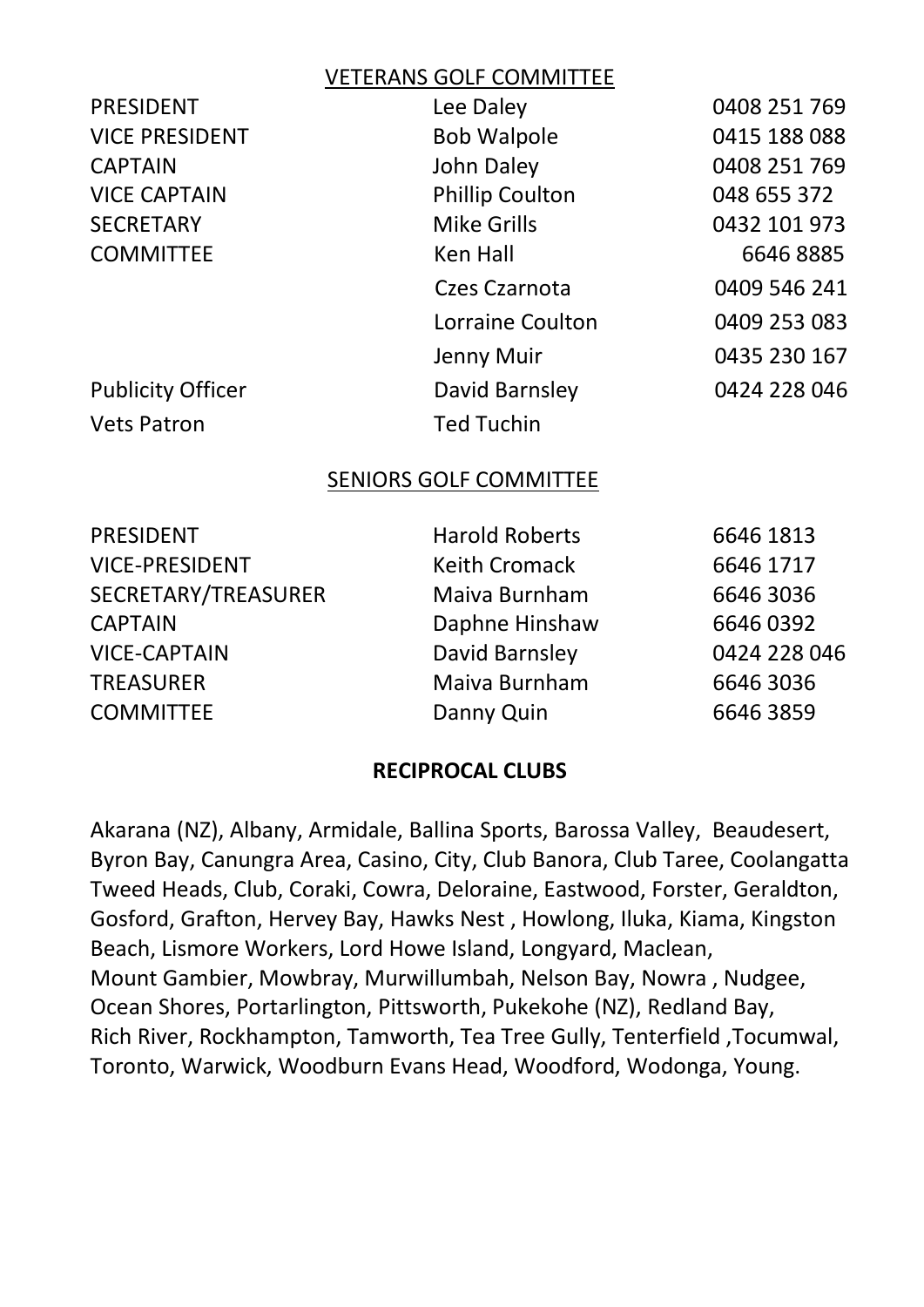| <b>JANUARY</b>   |                                                              |  |
|------------------|--------------------------------------------------------------|--|
| Sat 1            | Single Stableford New Year's Day                             |  |
| Mon 3            | Open AM Competition                                          |  |
| Wed 5            | <b>Summer Competition Coordinated by Professional's Shop</b> |  |
| Thu <sub>6</sub> | Single Stableford                                            |  |
| Fri 7            | <b>Summer Competition Coordinated by Professional's Shop</b> |  |
| Sat 8            | Single Stableford                                            |  |
| Mon 10           | Open AM Competition                                          |  |
| <b>Wed 12</b>    | <b>Summer Competition Coordinated by Professional's Shop</b> |  |
| Thu 13           | Single Stableford                                            |  |
| Fri 14           | <b>Summer Competition Coordinated by Professional's Shop</b> |  |
| Sat 15           | Single Stableford, Ladies 18 Stableford (Limited time slots) |  |
| <b>Mon 17</b>    | Open AM Competition                                          |  |
| <b>Wed 19</b>    | Summer Competition Coordinated by Professional's Shop        |  |
| <b>Thu 20</b>    | Single Stableford                                            |  |
| Fri 21           | <b>Summer Competition Coordinated by Professional's Shop</b> |  |
| Sat 22           | Single Stableford, Ladies 18 Stableford (Limited time slots) |  |
| Mon 24           | Open AM Competition                                          |  |
| <b>Wed 26</b>    | <b>Summer Competition Coordinated by Professional's Shop</b> |  |
| <b>Thu 27</b>    | Single Stableford, 4BBB in conjunction                       |  |
| Fri 28           | Summer Competition Coordinated by Professional's Shop        |  |
| Sat 29           | Monthly Medal, Ladies 18 Stableford (Limited time slots)     |  |
| <b>Mon 31</b>    | Opening day for Vets                                         |  |
| <b>FEBRUARY</b>  |                                                              |  |
| Wed 2            | Opening Day Par 3 11 hole 4 Person Ambrose Shot gun start    |  |
| Thu <sub>3</sub> | Single Stableford                                            |  |
| Fri 4            | <b>Single Stableford NTP's</b>                               |  |
| Sat 5            | Single Stableford, Ladies 18 Stableford (Limited time slots) |  |
| Sun 6            | Mixed 4BBB                                                   |  |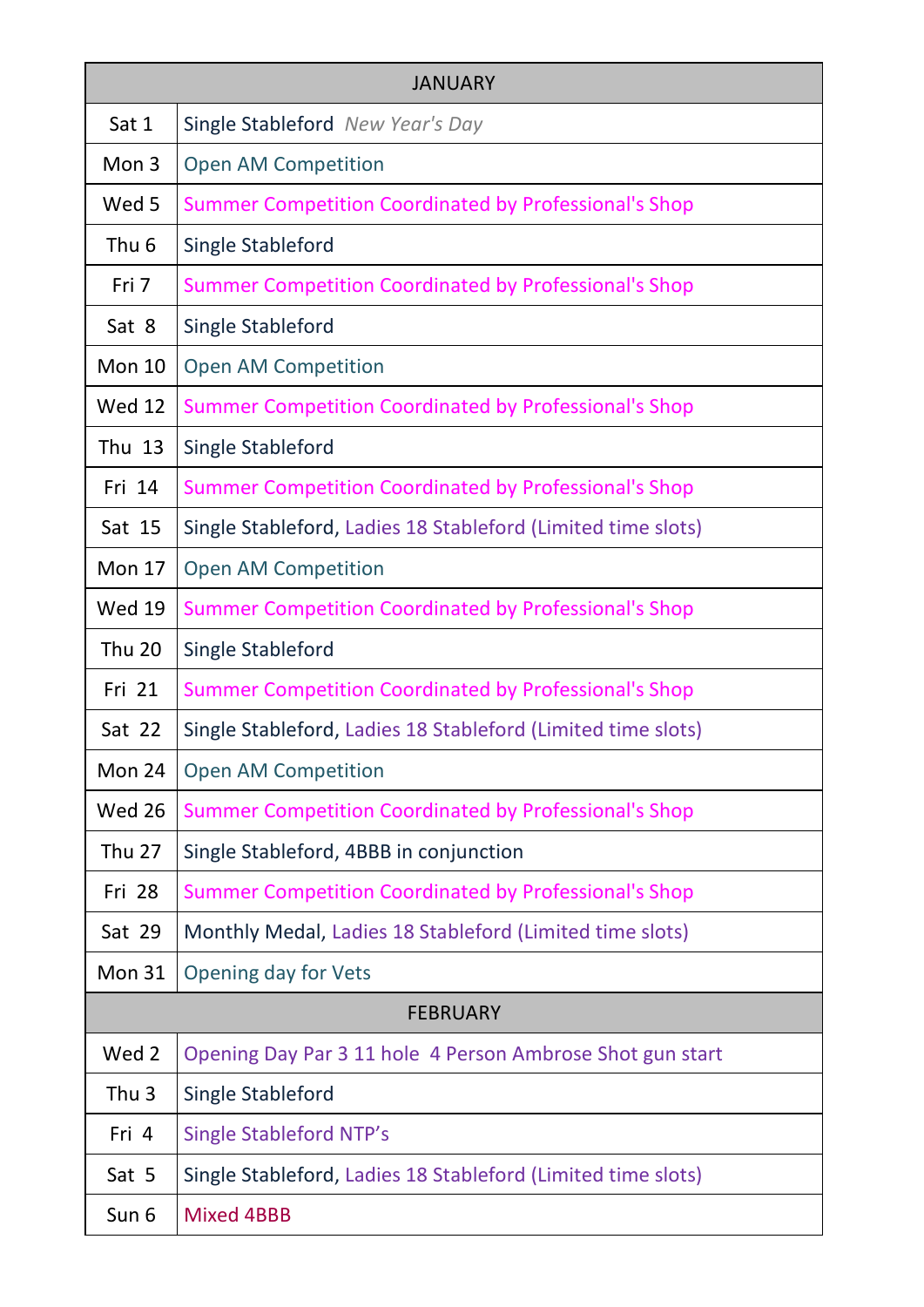| Mon 7            | <b>Seniors Single Stableford (Opening Day)</b>                                                                                                                                                                                                    |  |
|------------------|---------------------------------------------------------------------------------------------------------------------------------------------------------------------------------------------------------------------------------------------------|--|
| Tue 8            | <b>Twilight Teams comp begins</b>                                                                                                                                                                                                                 |  |
| Wed 9            | <b>Single Stableford NTP's</b>                                                                                                                                                                                                                    |  |
| <b>Thu 10</b>    | Single Stableford,                                                                                                                                                                                                                                |  |
| Fri 11           | <b>Single Stableford NTP's</b>                                                                                                                                                                                                                    |  |
| Sat 12           | Monthly Medal, Ladies 18 Stableford (Limited time slots)                                                                                                                                                                                          |  |
| Mon 14           | <b>Vets Single Stableford</b>                                                                                                                                                                                                                     |  |
| Tue 15           | Iluka Vets Open Day<br>9 Hole twilight competition with team challenge in conjunction                                                                                                                                                             |  |
| <b>Wed 16</b>    | Single Stroke 1 <sup>st</sup> Monthly Medal Gross, Putting, NTP's                                                                                                                                                                                 |  |
| <b>Thu 17</b>    | Mystery Thursday single event                                                                                                                                                                                                                     |  |
| Fri 18           | Ladies Scramble 4 Person Ambrose                                                                                                                                                                                                                  |  |
| Sat 19           | Single Stableford, Ladies 18 Stableford (Limited time slots)                                                                                                                                                                                      |  |
| Mon 21           | Seniors Single Stableford, Hospital Charity Day Iluka                                                                                                                                                                                             |  |
| Tue 22           | 9-hole Competition with teams challenge in conjunction.                                                                                                                                                                                           |  |
| <b>Wed 23</b>    | <b>Single Stableford NTP's</b>                                                                                                                                                                                                                    |  |
| <b>Thu 24</b>    | Single Stableford, 4BBB in conjunction                                                                                                                                                                                                            |  |
| <b>Fri 25</b>    | <b>Single Stableford NTP's</b>                                                                                                                                                                                                                    |  |
| Sat 26           | 4BBB Aggregate, Single Stableford in conjunction, Ladies 18 Stableford<br>(Limited time slots)                                                                                                                                                    |  |
| <b>Sun 27</b>    | The Scramble Members Only Mixed                                                                                                                                                                                                                   |  |
| Mon 28           | <b>Vets Single Stableford</b>                                                                                                                                                                                                                     |  |
| <b>MARCH</b>     |                                                                                                                                                                                                                                                   |  |
| Tue 1            | 9-hole Competition with teams challenge in conjunction.                                                                                                                                                                                           |  |
| Wed 2            | Single Stroke 1 <sup>st</sup> GNSW Medal, 2 <sup>nd</sup> Monthly Medal, Veterans Gross,<br>Putting, NTP's, 1 <sup>st</sup> Ladies Elimination (20 players 2 grades), Knockout<br>Qualifier (16 Players), Start Annual Eclectic and Gobbler comp. |  |
| Thu <sub>3</sub> | Single Stableford Men                                                                                                                                                                                                                             |  |
| Fri 4            | Single Stableford NTP's, 1 <sup>st</sup> Round Knockout                                                                                                                                                                                           |  |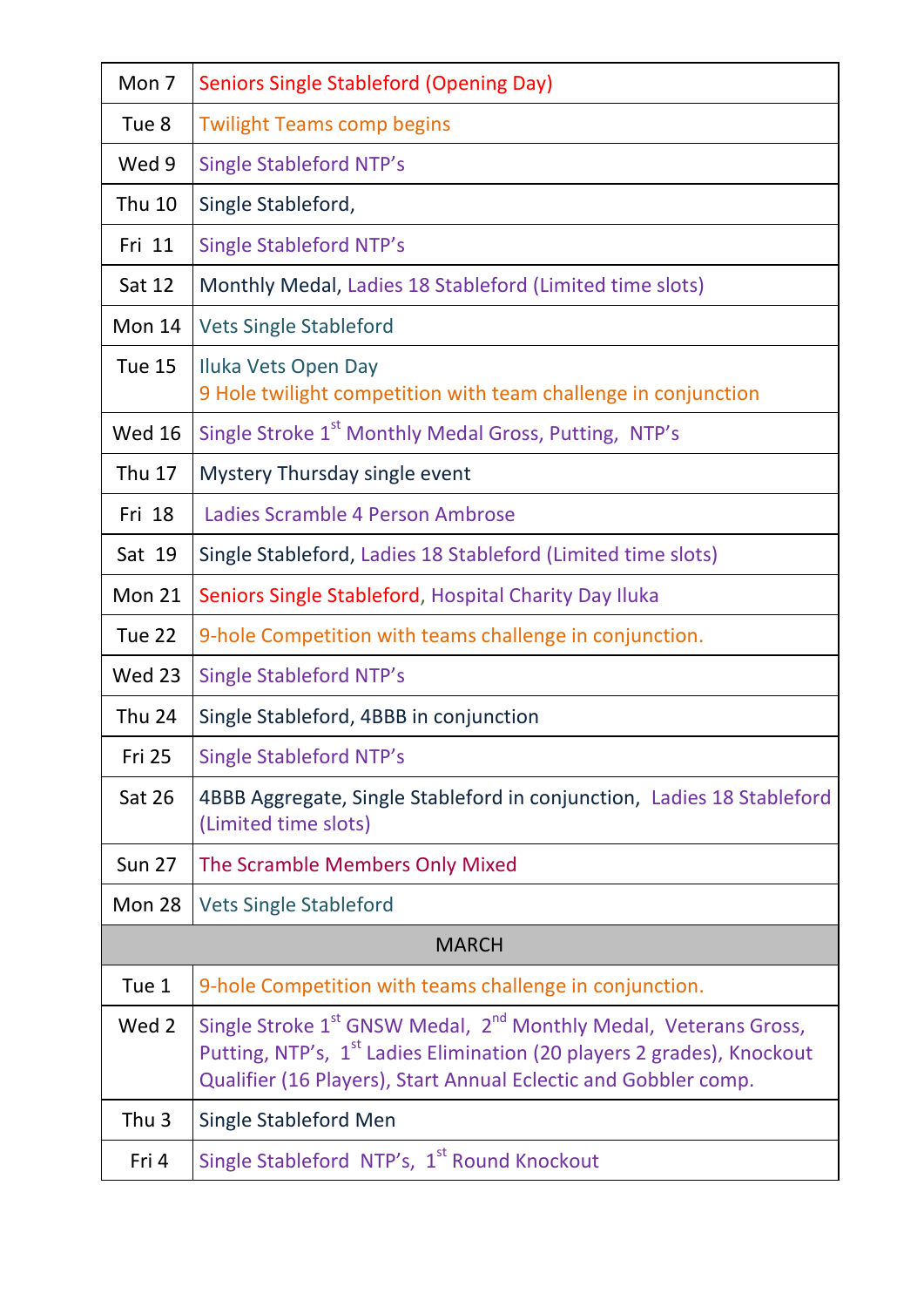| Sat 5         | Single Stroke Monthly Medal, Ladies 18 Stableford (Limited time slots),<br>Top 32 qualify for Single Stroke Match Play |
|---------------|------------------------------------------------------------------------------------------------------------------------|
| Mon 7         | Seniors Single Stableford (Ballina Vets Open Day)                                                                      |
| Tue 8         | 9-hole Competition with teams challenge in conjunction.                                                                |
| Wed 9         | <b>Single Stableford NTP's</b>                                                                                         |
| <b>Thu 10</b> | Single Stableford                                                                                                      |
| Fri 11        | Single Stableford NTP's, 2 <sup>nd</sup> Round Knockout                                                                |
| Sat 12        | Single Stableford, Ladies 18 Stableford (Limited time slots)                                                           |
| Mon 14        | Vets Single Stableford, WGNR Veterans Day - Casino                                                                     |
| <b>Tue 15</b> | 9-hole Competition with teams challenge in conjunction.                                                                |
| <b>Wed 16</b> | 4 Player Irish Stableford Team Day                                                                                     |
| Thu 17        | Mystery Thursday single event                                                                                          |
| Fri 18        | Single Stableford NTP's, 3 <sup>rd</sup> Round Knockout                                                                |
| Sat 19        | Single Stableford, Ladies 18 Stableford (Limited time slots)                                                           |
| <b>Sun 20</b> | <b>Mixed 2 Person Ambrose</b>                                                                                          |
| Mon 21        | Seniors Single Stableford, Woodenbong Vets Open Day                                                                    |
| Tue 22        | CHS local 8am boys and girls<br>9-hole Competition with teams challenge in conjunction.                                |
| Wed 23        | Single Stableford NTP's Final Round Knockout                                                                           |
| <b>Thu 24</b> | Single Stableford (4BBB in conjunction)                                                                                |
| <b>Fri 25</b> | Single Par 1 <sup>st</sup> 4/6 NTP's                                                                                   |
| <b>Sat 26</b> | 4BBB stableford with Single in conjunction, Ladies 18 Stableford<br>(Limited time slots)                               |
| <b>Sun 27</b> | The Scramble, Open to all, Mixed                                                                                       |
| Mon 28        | Vets Single Stableford WGNR Forum Lismore                                                                              |
| Tue 29        | 9-hole Competition with teams challenge in conjunction. Final                                                          |
| Wed 30        | Single Stableford NTP's- Secret 9 holes                                                                                |
| <b>Thu 31</b> | Single Stableford                                                                                                      |
|               | <b>APRIL</b>                                                                                                           |
| Fri 1         | Single Stableford NTP's , Casino 5 Person Team Day                                                                     |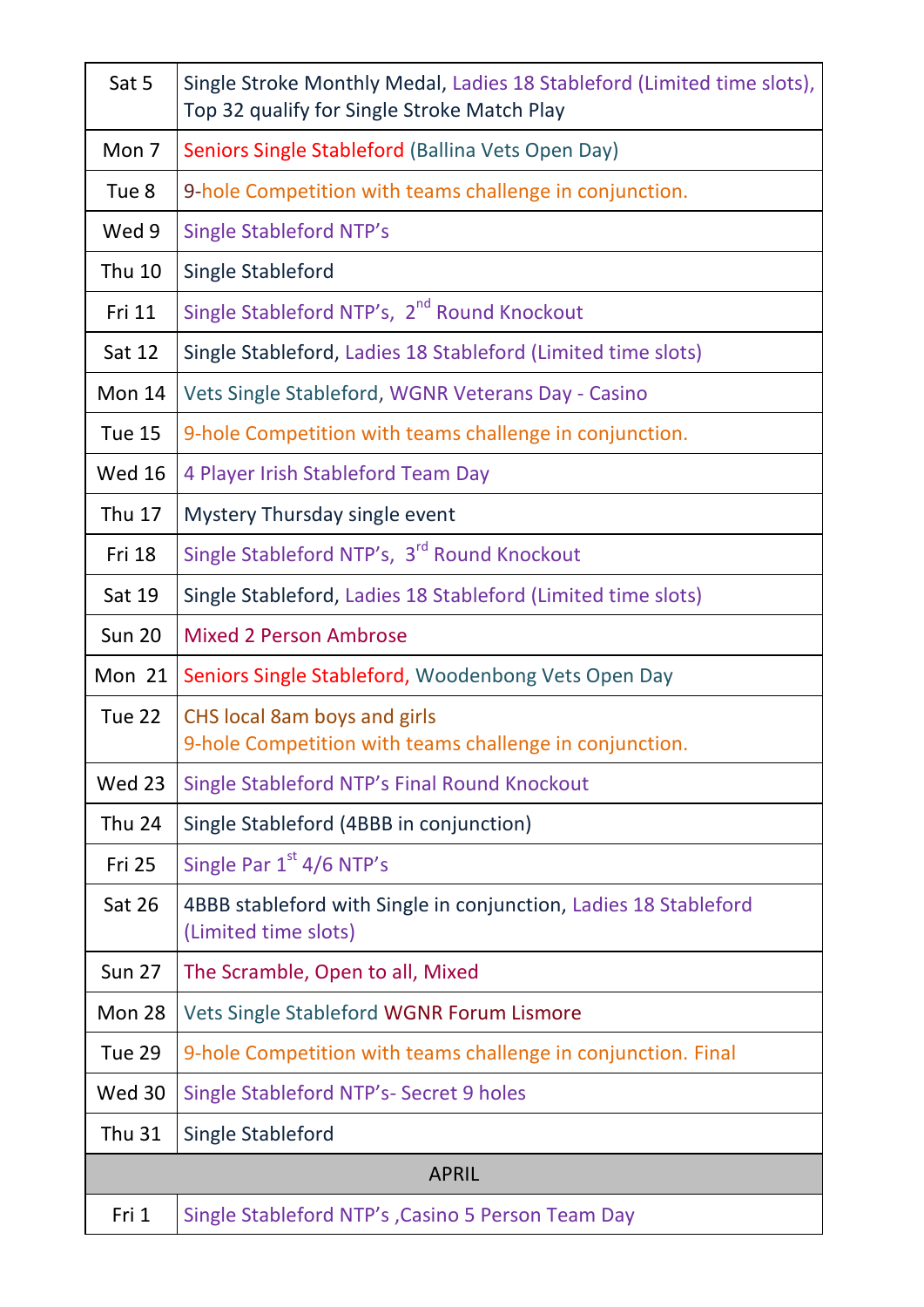| Sat 2            | Monthly Medal, Ladies 18 Stableford (Limited time slots)                                                                                   |
|------------------|--------------------------------------------------------------------------------------------------------------------------------------------|
| Mon 4            | <b>Seniors Single Stableford</b>                                                                                                           |
| Tue 5            | Casino Vets Open Day                                                                                                                       |
| Wed 6            | Single Stroke 2 <sup>nd</sup> WGNSW Medal, 3 <sup>rd</sup> Monthly Medal, Vets Gross<br>Putting, NTP's, 2 <sup>nd</sup> Ladies Elimination |
| Thu <sub>7</sub> | Single Stableford                                                                                                                          |
| Fri 8            | Canadian Foursomes NTP's 3 <sup>rd</sup> & 12th                                                                                            |
| Sat 9            | Single Stableford Ladies 18 Stableford (Limited time slots)                                                                                |
| <b>Sun 10</b>    | <b>Mixed 2BBB</b>                                                                                                                          |
| Mon 11           | Vets Single Stableford, Byron Bay Vets Open Day                                                                                            |
| <b>Wed 13</b>    | <b>Single Stableford NTP's</b>                                                                                                             |
| <b>Thu 14</b>    | Single Stableford                                                                                                                          |
| Fri 15           | Good Friday                                                                                                                                |
| Sat 16           | Single Stableford Ladies 18 Stableford (Limited time slots)<br><b>Easter Saturday</b>                                                      |
| <b>Sun 17</b>    | <b>Easter Sunday</b>                                                                                                                       |
| Mon 18           | <b>Seniors Single Stableford</b>                                                                                                           |
| <b>Wed 20</b>    | <b>Single Stableford NTP's</b>                                                                                                             |
| <b>Thu 21</b>    | Mystery Thursday single event                                                                                                              |
| Fri 22           | Single Par 2 <sup>nd</sup> 4/6                                                                                                             |
| Sat 23           | Single Stableford, Ladies 18 Stableford (Limited time slots)                                                                               |
| Mon 25           | Anzac Medal - Medley Single Stableford (Black Tees) Open to all.                                                                           |
|                  | <b>ANZAC DAY</b>                                                                                                                           |
| <b>Wed 26</b>    | <b>WGNR 2BBB v Par NTP's</b>                                                                                                               |
| <b>Thu 28</b>    | Single Stableford with 4BBB in conjunction                                                                                                 |
| Fri 29           | Single Stableford NTP's                                                                                                                    |
| Sat 30           | Single Stableford Ladies 18 Stableford (Limited time slots)                                                                                |
|                  | <b>MAY</b>                                                                                                                                 |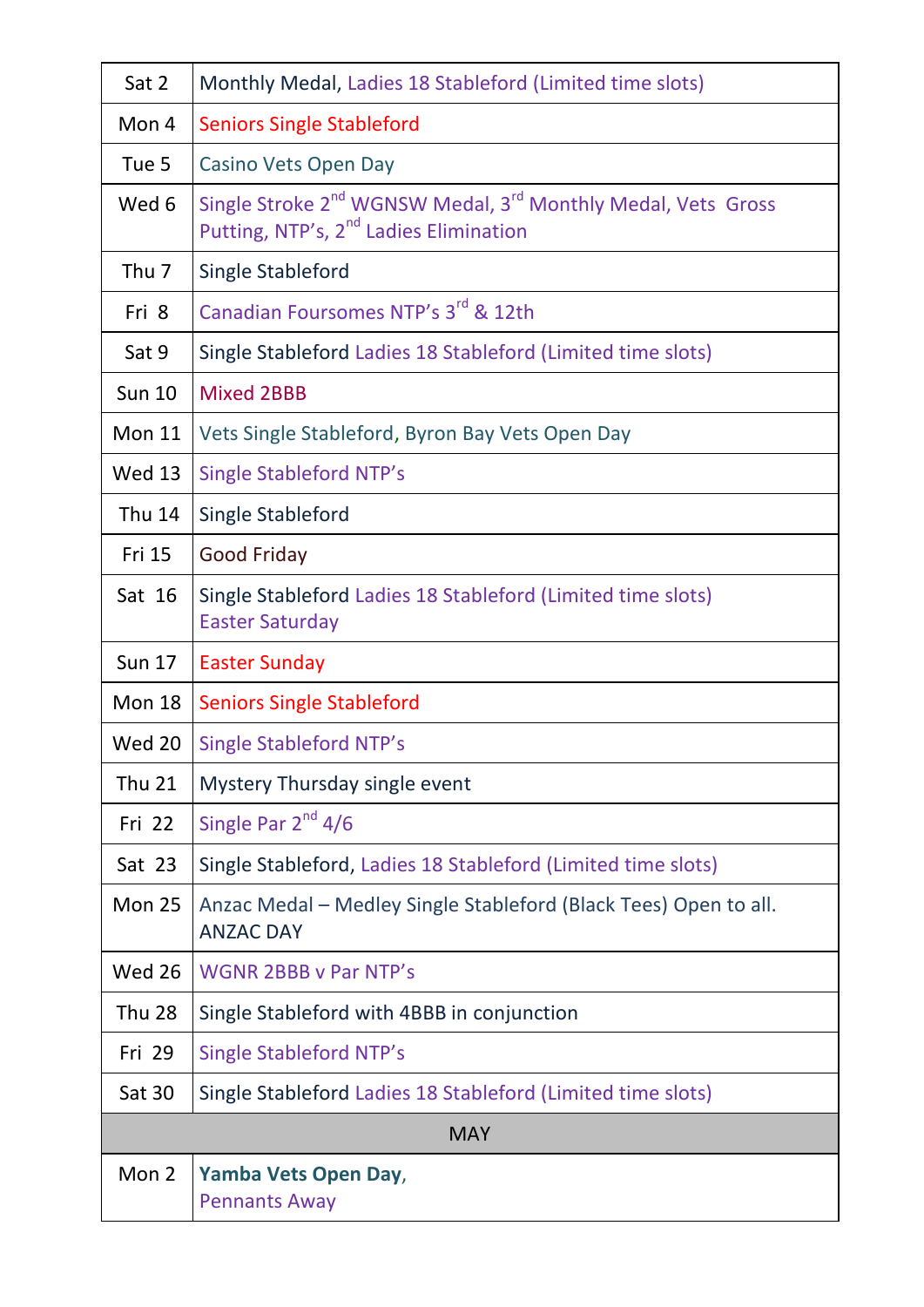| Wed 4         | Single Stroke 3 <sup>rd</sup> GNSW Medal, 4 <sup>th</sup> Monthly Medal, Mabel Mackenzie<br>Brooch, Vets, Gross, Putting NTP's Ladies Elimination |
|---------------|---------------------------------------------------------------------------------------------------------------------------------------------------|
| Thu 5         | Single Stableford. Ballina 2 Day Tournament                                                                                                       |
| Fri 6         | Single Stableford NTP's<br><b>Ballina 2 Day Tournament</b>                                                                                        |
| Sat 7         | Single Stableford Ladies 18 Stableford (Limited time slots)                                                                                       |
| Sun 8         | Mother's Day Trophy Mixed 2BBB Stableford                                                                                                         |
| Mon 9         | Seniors Single Stableford, Pennants Away                                                                                                          |
| <b>Wed 11</b> | <b>Single Stableford NTP's</b><br>OBE Day & Walter & Eliza Charity Day                                                                            |
| <b>Thu 12</b> | Single Stableford                                                                                                                                 |
| Fri 13        | GNSW Keno 2 person Ambrose NTP's 3rd & 12th                                                                                                       |
| Sat 14        | 2BBB Stroke - Best 16 pairs qualify for 2BBB Stroke Match Play<br>Golf NSW 2BBB Regional Qualifier, Ladies 18 Stableford (Limited time<br>slots)  |
| <b>Sun 15</b> | <b>NRDGA Pennants</b>                                                                                                                             |
| <b>Mon 16</b> | Vets Single Stableford, Maclean Vets Open Day<br><b>Pennants Away</b>                                                                             |
| Wed 18        | <b>Single Stableford NTP's</b>                                                                                                                    |
| Thu 19        | <b>Mystery Thursday</b>                                                                                                                           |
| Fri 20        | Single Par 3 <sup>rd</sup> 4/6 NTP's, Casino Open Day                                                                                             |
| Sat 21        | 4BBB Aggregate, Ladies 18 Stableford (Limited time slots)                                                                                         |
| <b>Sun 22</b> | Mixed 2 person Ambrose, (NRDGA Pennants)                                                                                                          |
| Mon 23        | Seniors Single Stableford, Pennants Away                                                                                                          |
| <b>Wed 25</b> | <b>Single Stableford NTP's</b><br><b>Grafton Tournament</b>                                                                                       |
| <b>Thu 26</b> | Single Stableford (4BBB in conjunction)                                                                                                           |
| Fri 27        | Single Stableford NTP's<br><b>Grafton Tournament</b>                                                                                              |
| Sat 28        | Single Stableford, Ladies 18 Stableford (Limited time slots)                                                                                      |
| <b>Sun 29</b> | <b>NRDGA Pennants</b>                                                                                                                             |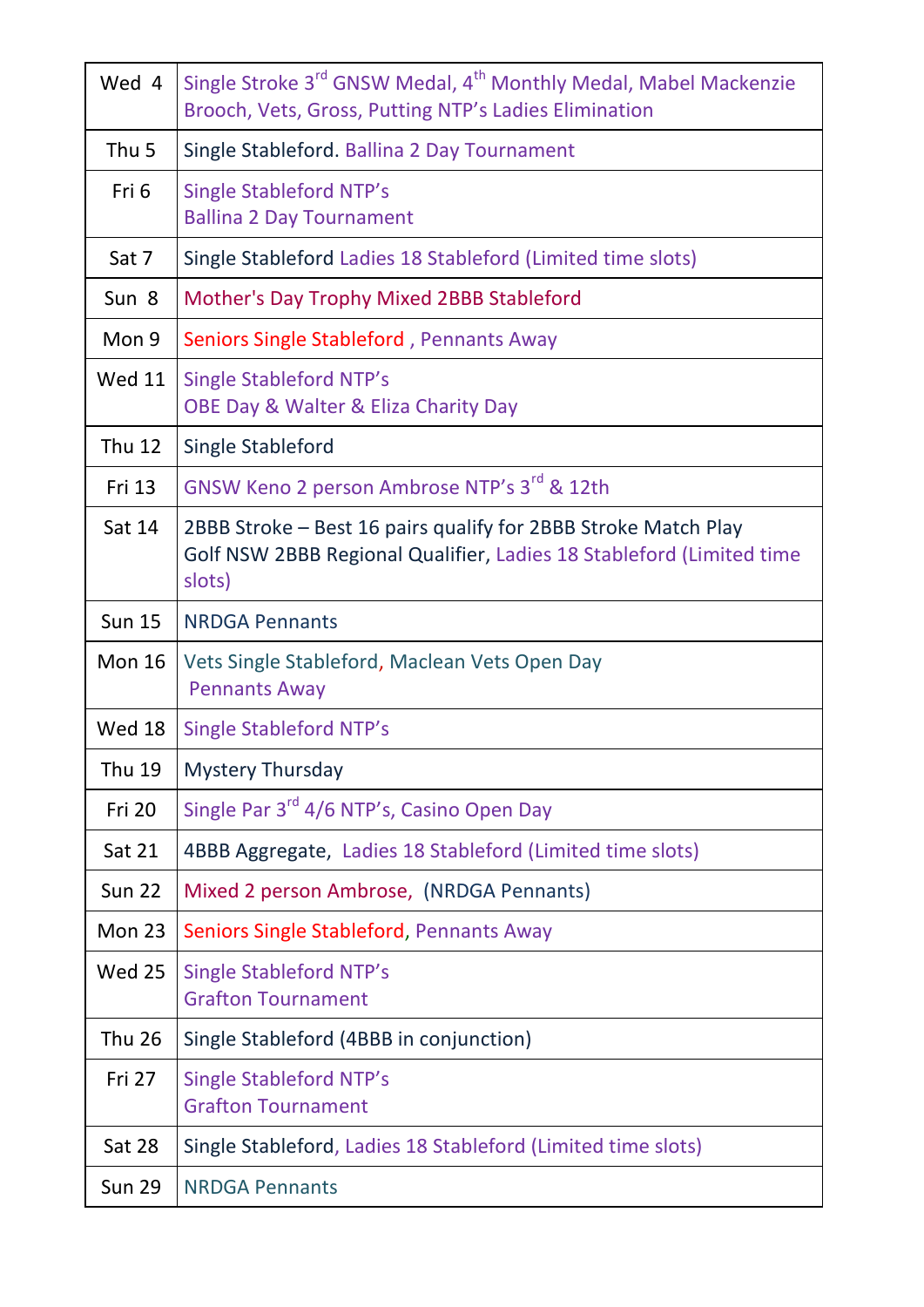| Mon 30           | Pennants<br>Murwillumbah Vets Open Day                                                                                      |  |
|------------------|-----------------------------------------------------------------------------------------------------------------------------|--|
| JUNE             |                                                                                                                             |  |
| Wed 1            | Single Stroke 5 <sup>th</sup> Monthly Medal 1 <sup>st</sup> Gwlad Murray, Gross, Putting<br>NTP's, Final Ladies Elimination |  |
| Thu <sub>2</sub> | Single Stableford                                                                                                           |  |
| Fri 3            | <b>Single Stableford NTP's</b>                                                                                              |  |
| Sat 4            | Monthly Medal Stroke, Ladies 18 Stableford (Limited time slots)                                                             |  |
| Sun 5            | Mixed 2BBB (NRDGA Pennant Final)                                                                                            |  |
| Mon 6            | <b>Vets Single Stableford</b>                                                                                               |  |
| Wed 8            | Single Stableford NTP's, 1 <sup>st</sup> Round 36 Hole Eclectic                                                             |  |
| Thu 9            | <b>Single Stableford</b>                                                                                                    |  |
| Fri 10           | <b>Single Stableford NTP's</b><br><b>WGNR Meeting Lismore</b>                                                               |  |
| Sat 11           | Single Stableford, Ladies 18 Stableford (Limited time slots)                                                                |  |
| Mon 13           | <b>Seniors Single Stableford</b>                                                                                            |  |
| Tue 14           | Vets Masters Championship Coraki                                                                                            |  |
| <b>Wed 15</b>    | Single Stableford NTP's, 2 <sup>nd</sup> Round 36 Hole Eclectic                                                             |  |
| <b>Thu 18</b>    | Mystery Thursday Single event                                                                                               |  |
| Fri 17           | Single Par 4 <sup>th</sup> 4/6 NTP's                                                                                        |  |
| <b>Sat 18</b>    | Single Stableford Ladies 18 Stableford (Limited time slots)                                                                 |  |
| <b>Sun 19</b>    | Governor's Cup Mixed Four Person Ambrose                                                                                    |  |
| Mon 20           | <b>CHS Kids Tournament</b><br><b>Pennant Final Away</b>                                                                     |  |
| Tue 21           | <b>CHS Kids Tournament</b>                                                                                                  |  |
| Wed 22           | <b>CHS Kids Tournament</b>                                                                                                  |  |
| <b>Thu 23</b>    | Single Stableford (4BBB in conjunction) CHS Kids Tournament<br>Mullumbimby Open Day                                         |  |
| Fri 24           | Single Stableford NTP's, 1 <sup>st</sup> Round 2BBB Knock-Out Matchplay                                                     |  |
| Sat 25           | Single Stableford (4BBB in conjunction) Ladies 18 Stableford (Limited<br>time slots)                                        |  |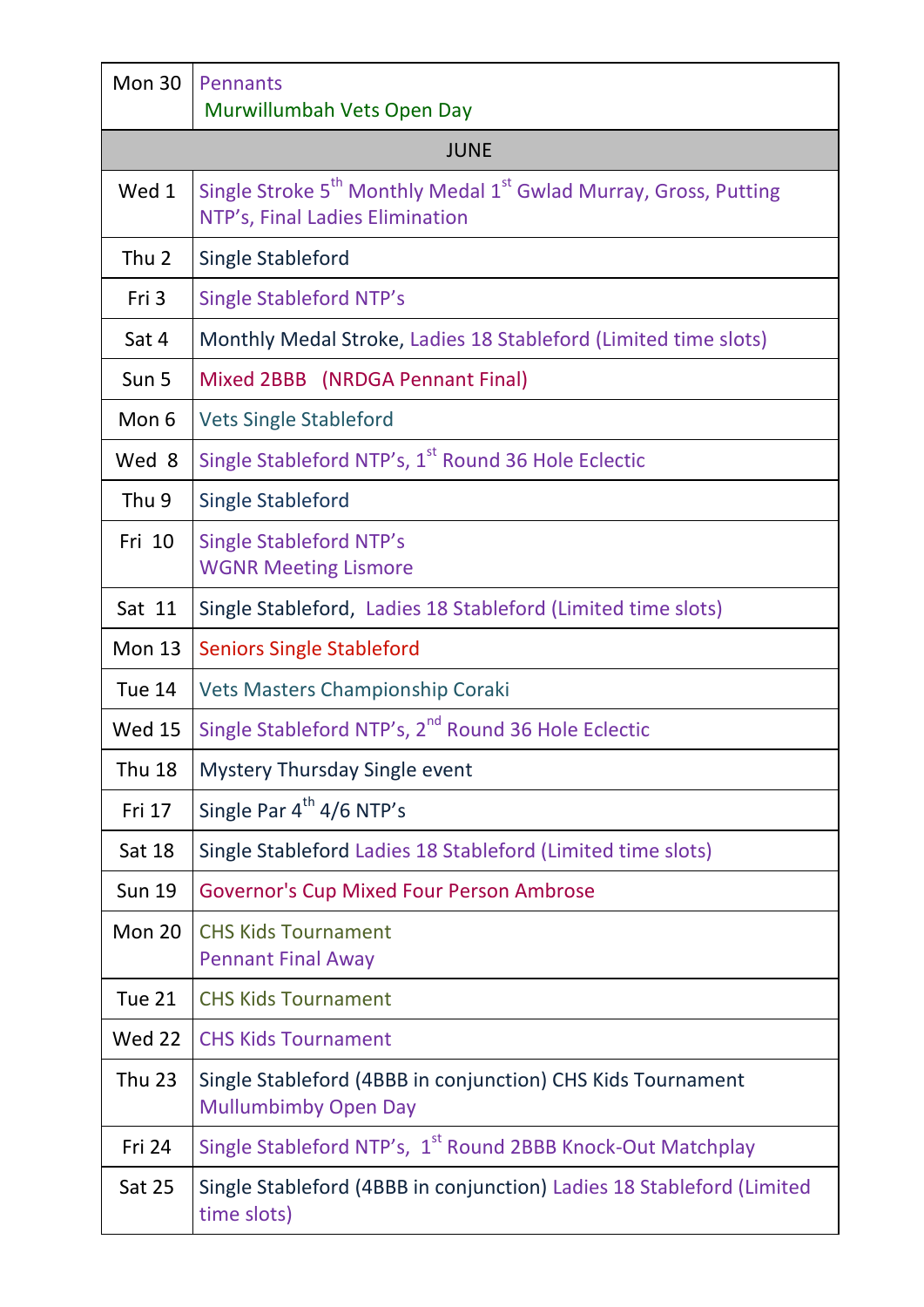| Mon 27           | <b>Vets Single Stableford</b>                                                                        |
|------------------|------------------------------------------------------------------------------------------------------|
| <b>Wed 29</b>    | Single Stroke, 4 <sup>th</sup> WGNSW Medal, Vets Country Championships Gross,<br>Vets, Putting NTP's |
| <b>Thu 30</b>    | Single Stableford                                                                                    |
|                  | <b>JULY</b>                                                                                          |
| Fri 1            | Single Stableford NTP's 2 <sup>nd</sup> Round 2BBB Knock-Out                                         |
| Sat 2            | Monthly Medal, Ladies 18 Stableford (Limited time slots)                                             |
| Sun 3            | Mixed 2BBB                                                                                           |
| Mon 4            | <b>Seniors Single Stableford</b>                                                                     |
| Wed 6            | Single Stableford NTP's Tee up for Cancer (Mulligans)                                                |
| Thu <sub>7</sub> | Single Stableford                                                                                    |
| Fri 8            | Single Stableford NTP's Final Round 2BBB Knock-out                                                   |
| Sat 9            | Single Stableford, Ladies 18 Stableford (Limited time slots)                                         |
| <b>Mon 11</b>    | Vet's Single Stableford<br>Mullumbimby Vets Open Day                                                 |
| <b>Wed 13</b>    | Single Stroke 6 <sup>th</sup> Monthly Medal 2 <sup>nd</sup> GWLAD Murray, Gross Putting<br>NTP's     |
| <b>Thu 14</b>    | Single Stableford                                                                                    |
| Fri 15           | Single Par 5 <sup>th</sup> 4/6 NTP's                                                                 |
| Sat 16           | Single Stableford, Ladies 18 Stableford (Limited time slots)                                         |
| <b>Sun 17</b>    | Mixed 2 Person Ambrose                                                                               |
| Mon 18           | <b>Seniors Single Stableford</b>                                                                     |
| <b>Wed 20</b>    | Single Stableford NTP's secret Draw for partners NTP's                                               |
| <b>Thu 21</b>    | Single Stableford<br>Ocean Shores Vets Open Day                                                      |
| Fri 22           | <b>Single Stableford NTP's</b>                                                                       |
| Sat 23           | Men's Foursomes Championships (School Holidays finish)                                               |
| <b>Mon 25</b>    | <b>WGNR 3 Day Tournament</b>                                                                         |
| Tue 26           | <b>WGNR 3 Day Tournament</b>                                                                         |
| <b>Wed 27</b>    | <b>WGNR 3 Day Tournament</b>                                                                         |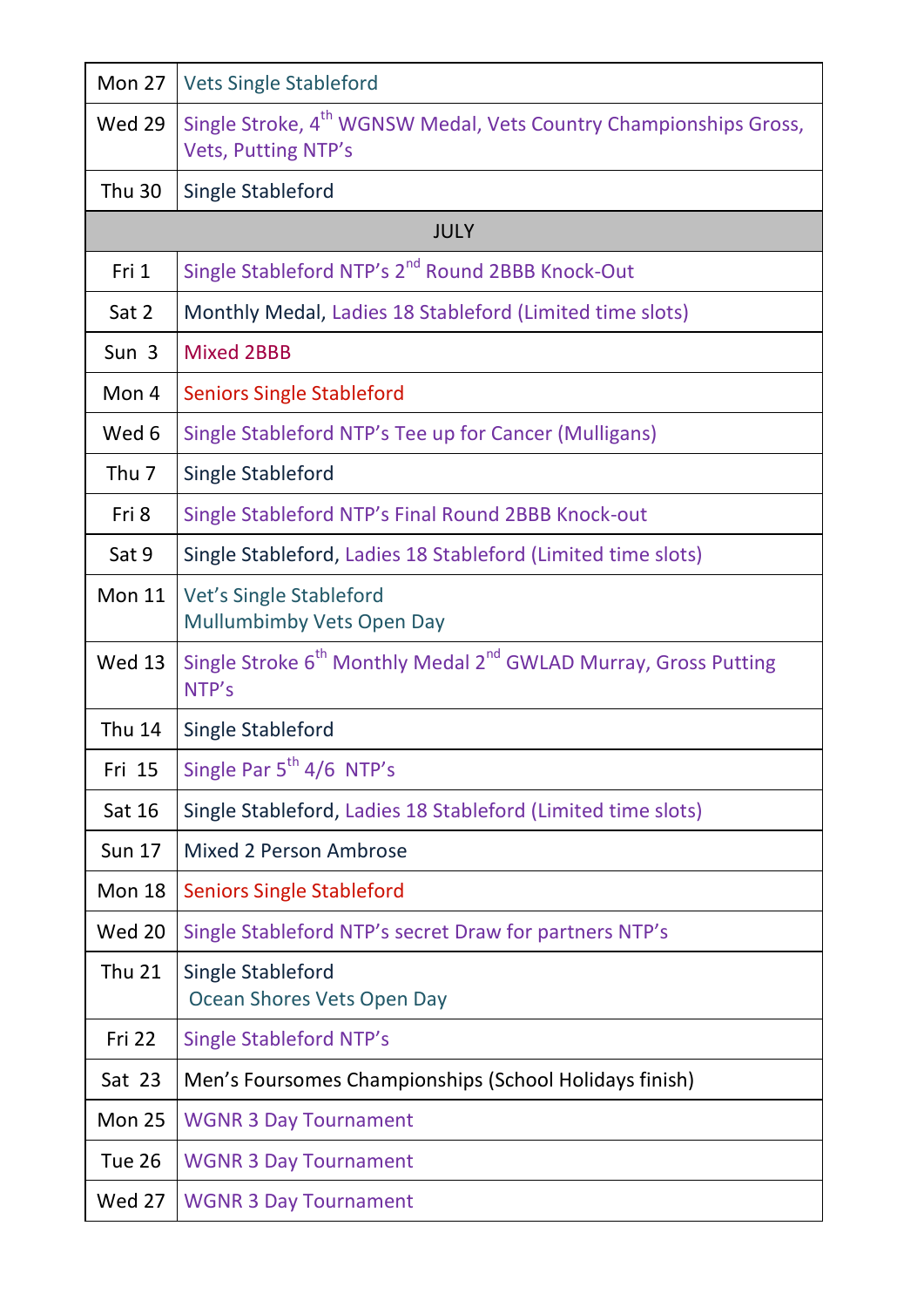| Thu 28        | Single Stableford with 4BBB in conjunction                                                                                               |
|---------------|------------------------------------------------------------------------------------------------------------------------------------------|
| Fri 29        | Single Stroke 1st Round Championships Gross, Putting, NTP's                                                                              |
| Sat 30        | Single Stableford, Ladies 18 Stableford (Limited time slots)                                                                             |
| <b>Sun 31</b> | CF Charity walk and Golf day                                                                                                             |
|               | <b>AUGUST</b>                                                                                                                            |
| Mon 1         | <b>Vets Single Stableford</b><br>Iluka Ladies Open Day                                                                                   |
| Tue 2         | Kyogle Vets Open Day                                                                                                                     |
| Wed 3         | Single Stroke 2 <sup>nd</sup> Round Championships, 3 <sup>rd</sup> Gwlad Murray, 7 <sup>th</sup> Monthly<br>Medal, Gross, Putting, NTP's |
| Thu 4         | Single Stableford                                                                                                                        |
| Fri 5         | Single Stroke 3 <sup>rd</sup> Round Championships, Gross, Putting, NTP's                                                                 |
| Sat 6         | MI Organics Men's Pro Am                                                                                                                 |
| Sun 7         | MI Organics Men's Pro Am                                                                                                                 |
| Mon 8         | <b>Seniors Single Stableford</b><br>Club Banora Vets Open Day                                                                            |
| <b>Wed 10</b> | Single Stroke Final Round Championships 5 <sup>th</sup> WGNSW Medal, Vet's,<br>Gross, Putting. NTP's                                     |
| Thu 11        | Single Stableford                                                                                                                        |
| Fri 12        | <b>Single Stableford NTP's</b><br><b>WGNR Three Player Team Event Ocean Shores</b>                                                       |
| Sat 13        | Monthly Medal, Ladies 18 Stableford (Limited time slots)                                                                                 |
| <b>Sun 14</b> | Mixed 2BBB V Par                                                                                                                         |
| <b>Mon 15</b> | Veteran's Week of Golf                                                                                                                   |
| <b>Tue 16</b> | <b>Veteran's Week of Golf</b>                                                                                                            |
| Wed 17        | Medley Single Stableford                                                                                                                 |
| <b>Thu 18</b> | Veteran's Week of Golf                                                                                                                   |
| Fri 19        | <b>Veteran's Week of Golf</b>                                                                                                            |
| <b>Sat 20</b> | Single Stableford, Ladies 18 Stableford (Limited time slots)                                                                             |
| Mon 22        | <b>Seniors Single Stableford</b>                                                                                                         |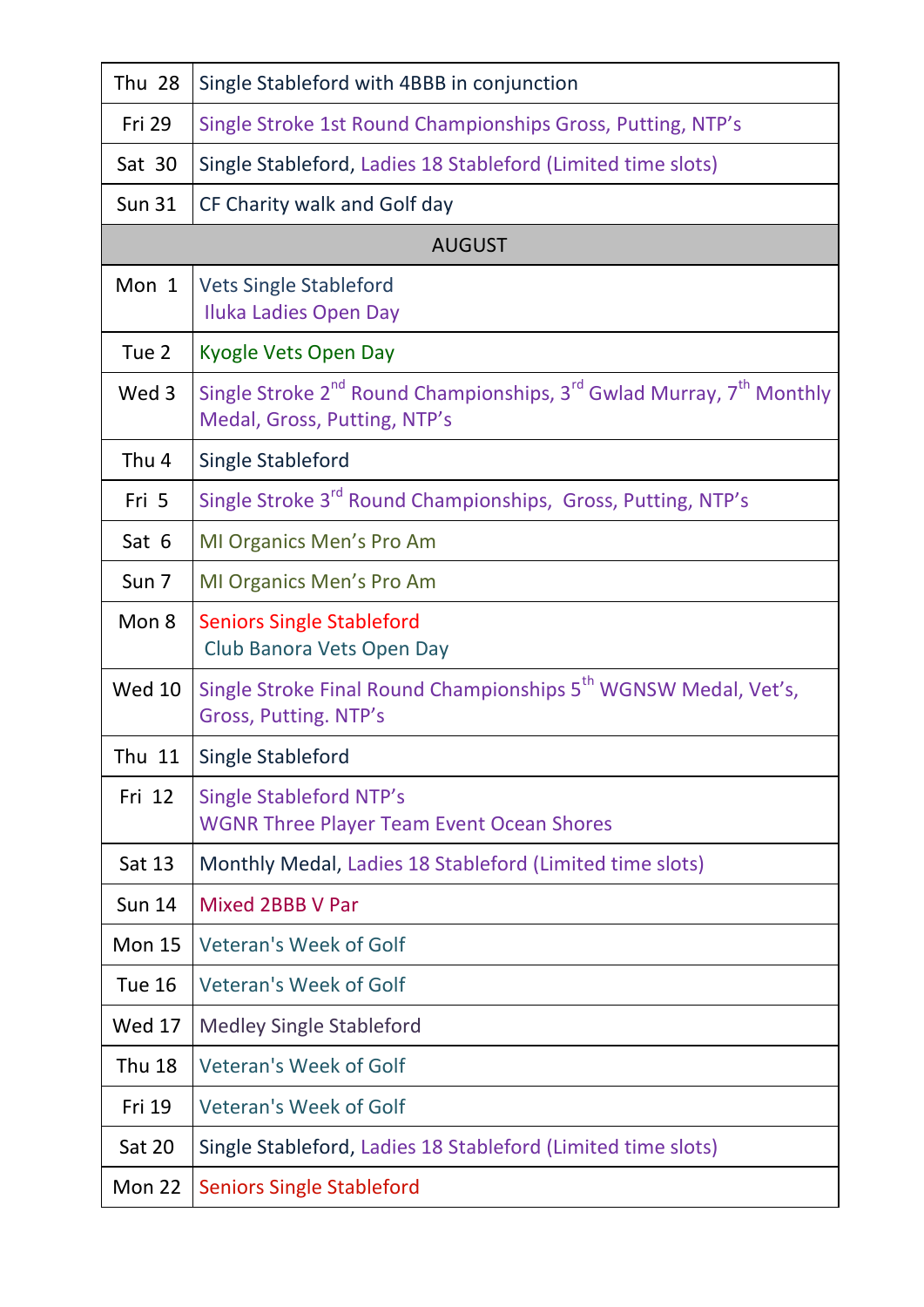| Tue 23           | Coraki Vets Open Day                                                                                                 |
|------------------|----------------------------------------------------------------------------------------------------------------------|
| Wed 24           | Mike Macqueen Memorial Shoot-Out 1 <sup>st</sup> Round, 2BBB Stroke NTP's                                            |
| <b>Thu 25</b>    | Single Stableford (4BBB In conjunction)                                                                              |
| Fri 26           | Mike Macqueen Memorial Shoot-Out 2 <sup>nd</sup> Round, 2 Person Ambrose,<br>NTP's 3rd & 12th                        |
| Sat 27           | 4BBB single Stableford in conjunction, Ladies 18 Stableford (Limited<br>time slots)                                  |
| Mon 29           | <b>Vets Single Stableford</b>                                                                                        |
| <b>Wed 31</b>    | Mike Macqueen Memorial Shoot-out Final Round Foursomes, NTP's<br>3rd & 12 <sup>th</sup> . Lismore Spring Tournament. |
|                  | <b>SEPTEMBER</b>                                                                                                     |
| Thu 1            | Single Stableford                                                                                                    |
| Fri 2            | Single Par Final 4/6 NTP's                                                                                           |
| Sat 3            | Single Stableford, Ladies 18 Stableford (Limited time slots)                                                         |
| Sun 4            | Father's Day Trophy Mixed 2BBB Stableford                                                                            |
| Mon 5            | <b>Seniors Single Stableford</b><br><b>Country Week</b>                                                              |
| Tue 6            | Lismore Vets Open Day                                                                                                |
| Wed 7            | Single Stableford NTP's v Country Week                                                                               |
| Thu <sub>8</sub> | Single Stableford                                                                                                    |
| Fri 9            | Single Stableford NTP's                                                                                              |
| Sat 10           | Single Stroke Monthly Medal, Ladies 18 Stableford (Limited time slots)                                               |
| Mon 12           | Vet's Championships Round 1                                                                                          |
| <b>Wed 14</b>    | <b>Single Stableford NTP's</b>                                                                                       |
| <b>Thu 15</b>    | Mystery Thursday teams event. (Coolangatta/Tweed Vets Open Day)                                                      |
| Fri 16           | Single Stableford NTP's<br><b>WGNR 2BBB v Par Final Maclean</b>                                                      |
| Sat 17           | Single Stableford, Captain V Presidents day, Ladies 18 Stableford<br>(Limited time slots)                            |
| <b>Sun 18</b>    | <b>Mixed 2 Person Ambrose</b>                                                                                        |
| Mon 19           | Vets Championship Round 2                                                                                            |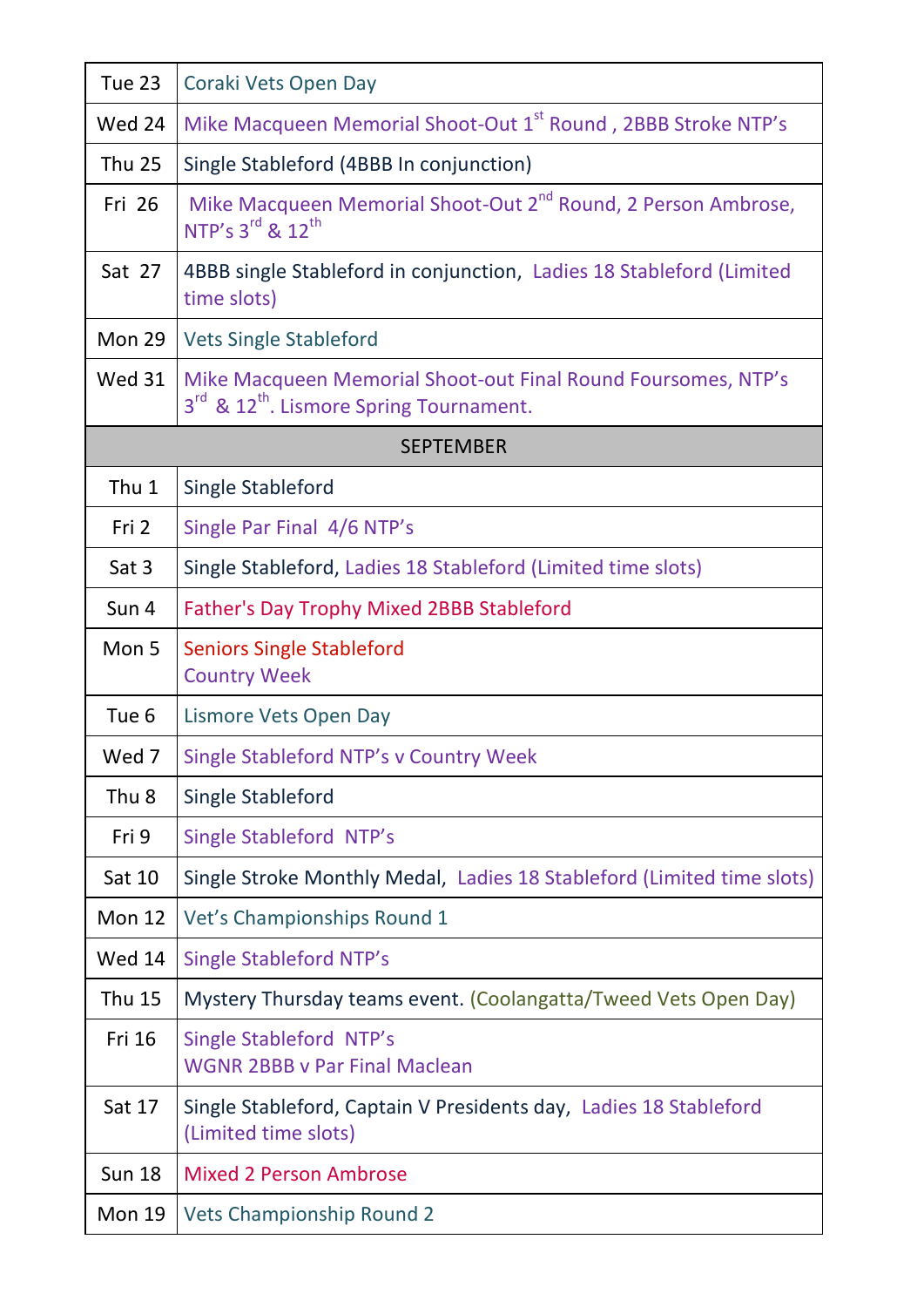| <b>Wed 21</b>    | Single Stroke 6 <sup>th</sup> WGNSW, 8 <sup>th</sup> Monthly Medal, Vets, Gross, putting,<br>NTP'S Flag Event.   |  |
|------------------|------------------------------------------------------------------------------------------------------------------|--|
| <b>Thu 22</b>    | Single Stableford                                                                                                |  |
| Fri 23           | Single Stableford NTP's                                                                                          |  |
| Sat 24           | 44BBB with single in conjunction Ladies 18 Stableford (Limited time<br>slots)                                    |  |
| <b>Sun 25</b>    | Yamba Junior Open (School Holidays start)                                                                        |  |
| Mon 26           | Seniors Single Stableford, Maclean Two Day Open<br><b>Grafton Vets Open Day</b>                                  |  |
| Wed 28           | Single Stableford NTP's                                                                                          |  |
| Thu 29           | Single Stableford, 4BBB in conjunction                                                                           |  |
| Fri 30           | <b>Single Stableford NTP's</b>                                                                                   |  |
| <b>OCTOBER</b>   |                                                                                                                  |  |
| Sat 1            | Single Stableford, Ladies 18 Stableford (Limited time slots)                                                     |  |
| Sun <sub>2</sub> | <b>Mixed 2BBB Stableford</b>                                                                                     |  |
| Mon 3            | <b>Vets Single Stableford</b>                                                                                    |  |
| Wed 5            | Texas Stableford NTP's Mulligans Teal Day                                                                        |  |
| Thu <sub>6</sub> | Single Stableford                                                                                                |  |
| Fri 7            | Single Stableford NTP's                                                                                          |  |
| Sat 8            | 1st Round Men's Club Championships Monthly Medal (Medal of<br>Medals), Ladies 18 Stableford (Limited time slots) |  |
| Mon 10           | <b>Westlawn Ladies Tournament - Foursomes</b>                                                                    |  |
| <b>Tue 11</b>    | Westlawn Ladies Tournament - Single Stroke/Single Stableford<br>Woodburn Evans Head Vets Open Day                |  |
| <b>Wed 12</b>    | Westlawn Ladies Tournament - Single Stroke/Single Stableford                                                     |  |
| Thu 13           | Single Stableford                                                                                                |  |
| Fri 14           | Single Stableford NTP's District Medal Playoff at Lismore                                                        |  |
| Sat 15           | 2 <sup>nd</sup> Round Men's Club Championships, Ladies 18 Stableford (Limited<br>time slots)                     |  |
| <b>Sun 16</b>    | 3 <sup>rd</sup> Round Men's Club Championships, A and B Grades Only. Daily<br>Comp open to all grades            |  |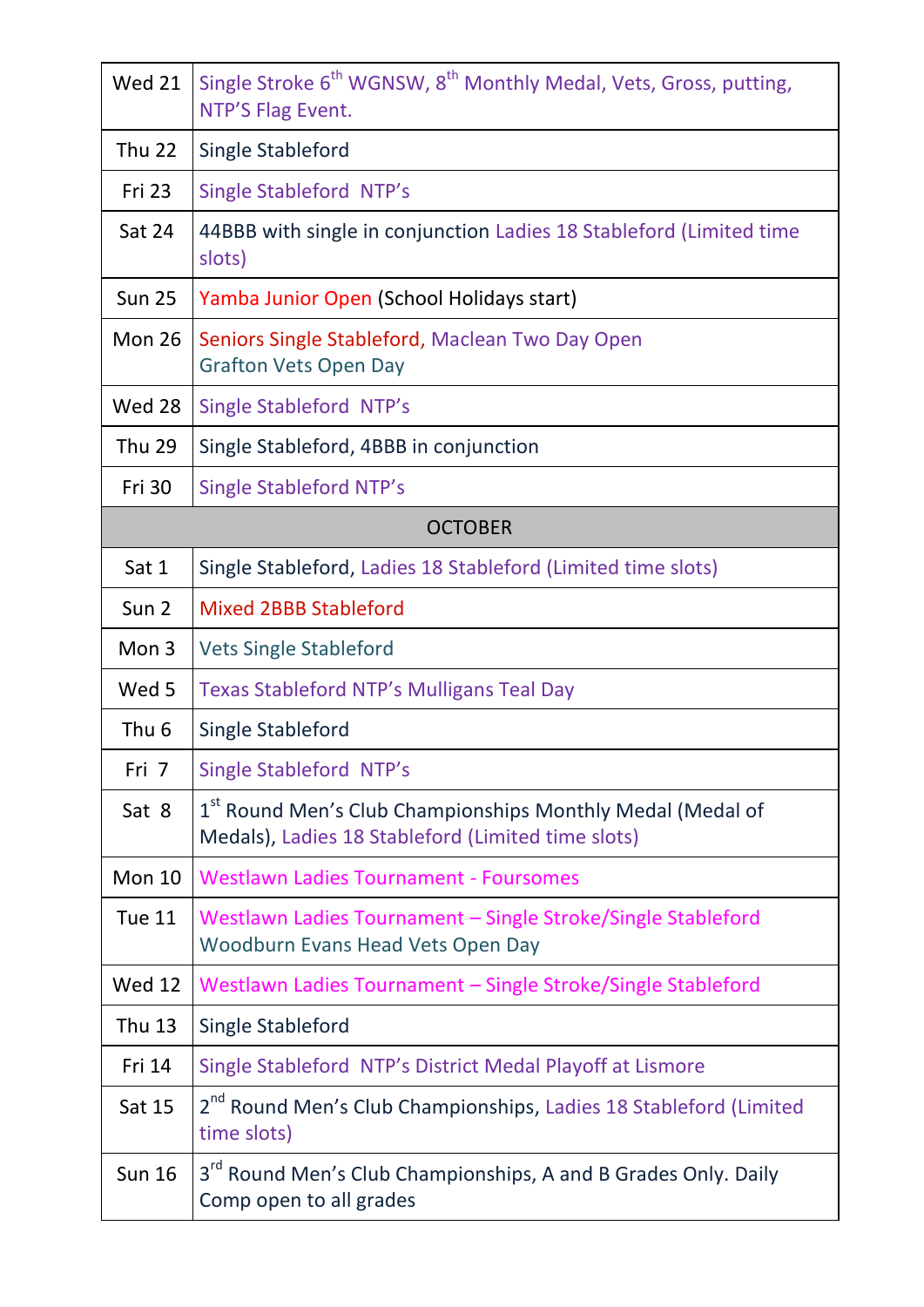| <b>Mon 17</b>    | <b>Vets Single Stableford</b>                                                                |
|------------------|----------------------------------------------------------------------------------------------|
| Tue 18           | Pottsville Vets Open Day                                                                     |
| <b>Wed 19</b>    | President v Captain Single Stableford NTP's                                                  |
| <b>Thu 20</b>    | Mystery Thursday single event.                                                               |
| Fri 21           | 2BBB Stableford Multiplier NTP's                                                             |
| Sat 22           | 4 <sup>th</sup> Round Men's Club Championships, Ladies 18 Stableford (Limited<br>time slots) |
| Mon 24           | Seniors Championship Round 1                                                                 |
| <b>Wed 26</b>    | Single Stroke Medal of Medals, Gross, Putting, NTP's. End of Eclectic<br>and Gobblers        |
| <b>Thu 27</b>    | Single Stableford (4BBB in conjunction)                                                      |
| <b>Fri 28</b>    | <b>Single Stableford NTP's</b><br>Jacaranda Day Grafton                                      |
| <b>Sat 29</b>    | Single Stableford, Ladies 18 Stableford (Limited time slots)                                 |
| Mon 31           | Seniors Championship Round 2, Vets 4BBB Championship Maclean,                                |
|                  | <b>WGNR AGM Lismore</b>                                                                      |
|                  | <b>NOVEMBER</b>                                                                              |
| Wed 2            | Single Stableford NTP's                                                                      |
| Thu <sub>3</sub> | Single Stableford, NRVGA Championship Ocean Shores.<br><b>Byron Bay two day Tournament</b>   |
| Fri 4            | MI Organics Yamba Open - Two Person Ambrose                                                  |
| Sat 5            | MI Organics Yamba Open - Single Stroke                                                       |
| Sun 6            | MI Organics Yamba Open - Single Stroke                                                       |
| Mon 7            | Greens Renovations Vets 9 hole comp                                                          |
| Wed 9            | <b>AGM 9.30am</b>                                                                            |
| <b>Thu 10</b>    | Single Stableford,                                                                           |
| Fri 11           | American Foursomes NTP's 3rd & 12th                                                          |
| Sat 12           | Single Stableford, Ladies 18 Stableford (Limited time slots)                                 |
| Mon 14           | <b>Seniors Single Stableford</b>                                                             |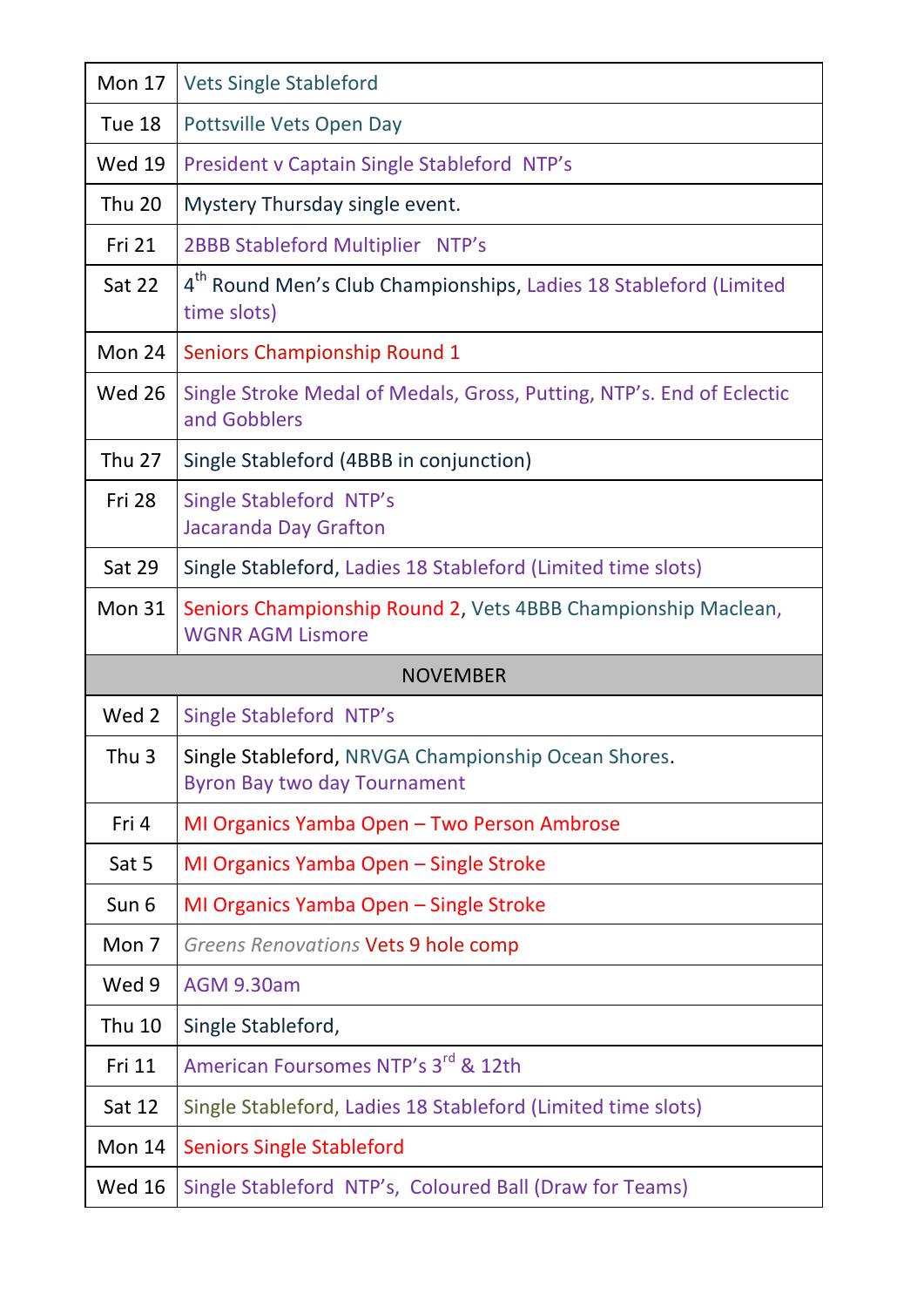| Thu 17           | Mystery Thursday event                                                                                                  |
|------------------|-------------------------------------------------------------------------------------------------------------------------|
| Fri 18           | Single Stableford NTP's                                                                                                 |
| Sat 19           | Single Stroke Monthly Medal, Ladies 18 Stableford (Limited time slots)                                                  |
| <b>Sun 20</b>    | Dollar Dopes Christmas Party                                                                                            |
| Mon 21           | <b>Vets Single Stableford</b>                                                                                           |
| Tue 22           | Twilight 9-hole Competition                                                                                             |
| <b>Wed 23</b>    | <b>Single Stableford NTP's</b>                                                                                          |
| Thu 24           | Single Stableford, 4BBB in Conjunction                                                                                  |
| <b>Fri 25</b>    | <b>Single Stableford NTP's</b>                                                                                          |
| Sat 26           | Single Stableford, End Annual Eclectic, Ladies 18 Stableford (Limited<br>time slots)                                    |
| <b>Sun 27</b>    | <b>Mixed 2BBB</b>                                                                                                       |
| Mon 28           | <b>Seniors Single Stableford</b>                                                                                        |
| <b>Wed 30</b>    | Closing Day, Par 3, 11 Holes Shotgun Start 9am (Registration 7.45am -<br>8.15am), Annual Presentation & Christmas Lunch |
|                  |                                                                                                                         |
|                  | <b>DECEMBER</b>                                                                                                         |
| Thu 1            | Single Stableford                                                                                                       |
| Fri 2            | <b>Builders Picnic Day</b>                                                                                              |
| Sat 3            | Single Stroke Monthly Medal, Ladies 18 Stableford (Limited time slots)                                                  |
| Mon 5            | Vets Single Stableford and Xmas party                                                                                   |
| Wed 7            | Ladies Summer Comp run by Pro Shop                                                                                      |
| Thu <sub>8</sub> | Single Stableford                                                                                                       |
| Fri 9            | Ladies Summer Comp run by Pro Shop                                                                                      |
| Sat 10           | Single Stableford, Ladies 18 Stableford (Limited time slots)                                                            |
| <b>Sun 11</b>    | Mixed 2 Person Ambrose and Christmas party                                                                              |
| <b>Mon 12</b>    | Seniors Single Stableford and Christmas party                                                                           |
| <b>Tue 13</b>    | Cancer Council "The Longest Day" 72 holes                                                                               |
| Wed 14           | Ladies Summer Comp run by Pro Shop                                                                                      |